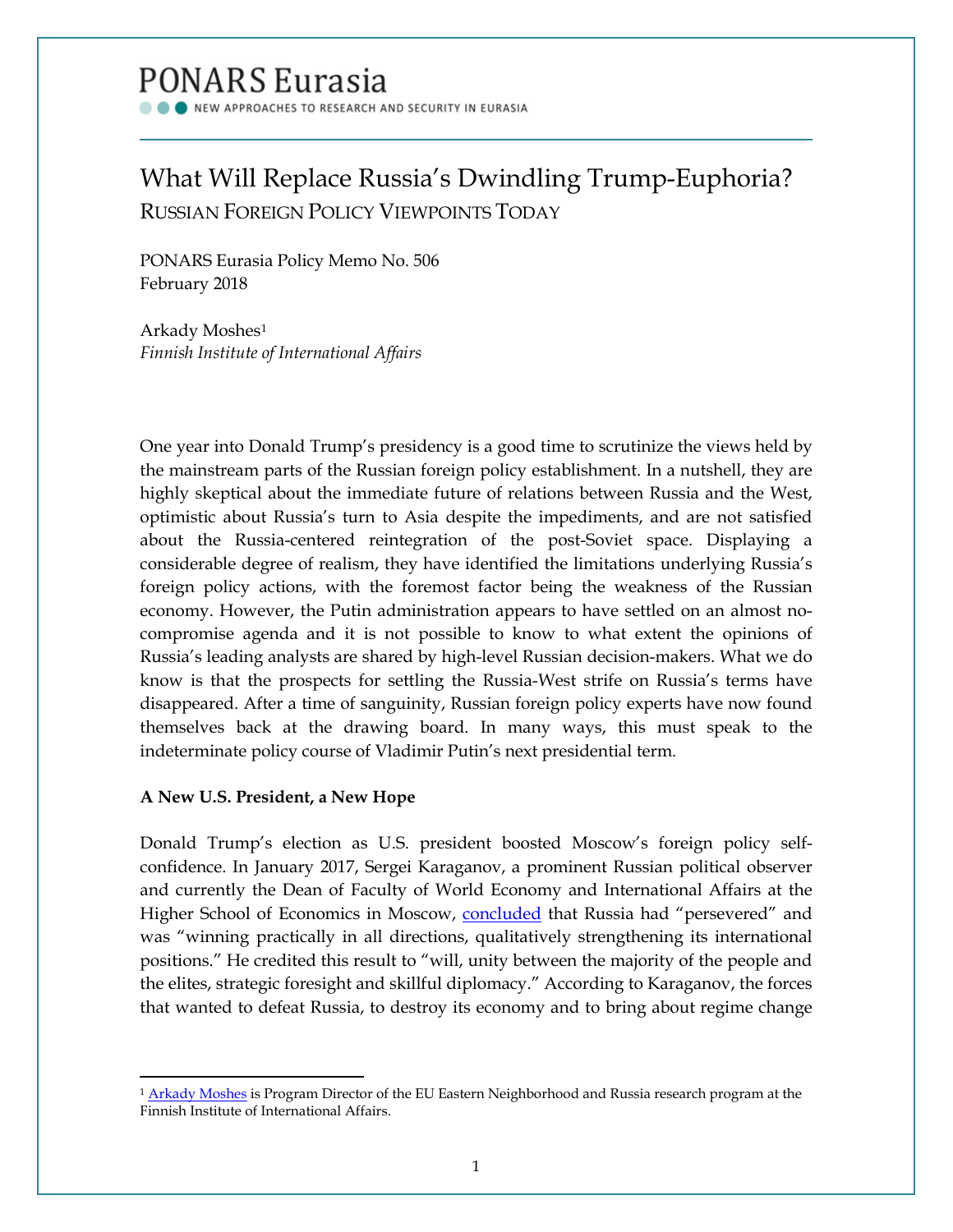were in retreat, the U.S. globalist and "ideology-driven" elites had lost power and its "European branches" were losing in "one European country after another."

Expectations quickly rose in Russia and in certain quarters of Europe that some kind of "deal" would soon be made between Moscow and Washington. There was anticipation that the "Ukrainian page" would be turned, Western sanctions on Russia would be eased, and relations between Russia and the West would normalize.

Reality proved these expectations illusory. Within the first months of Trump's inauguration, it became clear that Washington's position on Ukraine was hardly any more compromising than that of the Obama administration. A U.S. missile strike on Syria's governmental forces in April 2017 demonstrated that the new U.S. administration was not inclined to negotiate its policies and actions in the Middle East with Moscow. It took an embarrassing half year after Trump's inauguration before he held his first meeting with Putin, which took place on the margins of the G20 summit in Hamburg. Their meeting (and whatever they discussed) was quickly overshadowed by new U.S. Congressional sanctions on Russia and then a scandalous situation with the Russian demand to cut U.S. embassy staff and the ensuing reciprocal closure of diplomatic facilities. Although various official Russian spokespersons continuously blame the bilateral relationship crisis on the Obama administration and/or Trump's domestic opponents (thus keeping the option of normalization open for the U.S. president personally), and despite the fact that Putin [publicly denies](https://ria.ru/world/20170905/1501772213.html) that Trump has been a disappointment to him, it stands to reason beyond any doubt that a year ago Moscow was hoping for a far better outcome. Adding to the mix, the election victories of Emmanuel Macron in France and Angela Merkel in Germany suggested continuity rather than change in Europe's approach toward Russia.

## **"The Western Front"—A Frontline Forever?**

In Russia, there is a consensus now that the potential to create a comprehensive Russian-Western partnership has been exhausted, if it has ever truly existed. Russia claims the failure is due to the United States trying to establish global hegemony (with a Brusselscentered sub-model in Europe) while concurrently denying Russia any privileged role in contributing rules for the Western-centric international game.

We have seen these lines of reasoning before. The assessment that the West views Russia "doctrinally" as one of its main security challenges and a primary source of problems has been present in Russian analytical discourses for some time. What is fairly new is the assumption that the Russian factor will be exploited by the West to solve the West's own "internal crisis." Fyodor Lukyanov, editor-in-chief of *Russian in Global Affairs*, and Alexei Miller, professor at the European University at St. Petersburg, both well-established authors of several major reports dealing with Russian-Western relations, [formulate](http://svop.ru/wp-content/uploads/2017/07/report_miller_lukyanov_rus_2.pdf) this very clearly when they say that "having an external enemy is very useful for … internal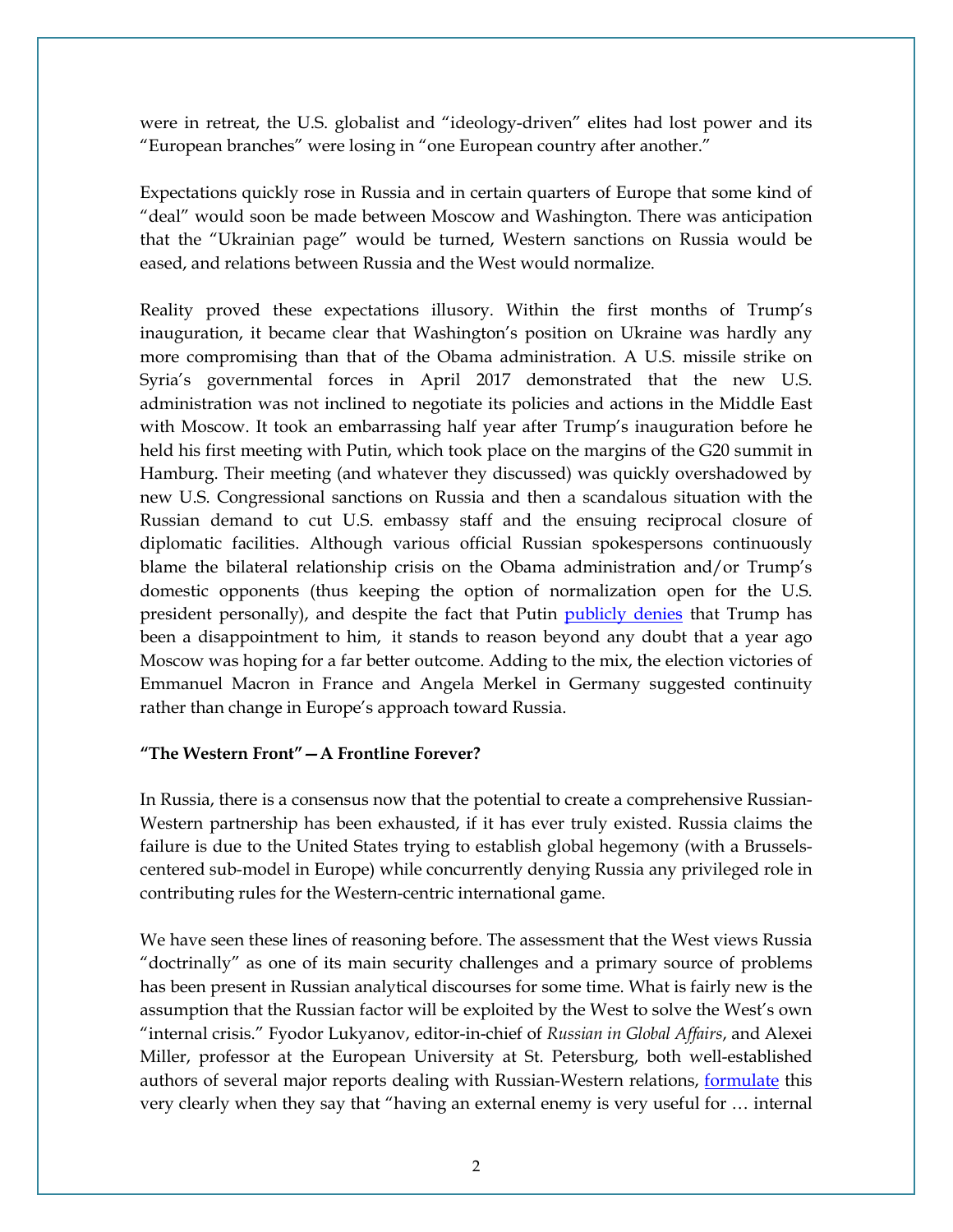consolidation, and so far, this role has been undoubtedly allocated to Russia." They go on to say that, "demonization of Putin and Russia to a relatively little extent depends on specific disagreements on international relations. Those have become an ideological factor of the domestic political struggle [in the West]."

Consequently, in line with the perception of the West as not being interested in partnering with Russia, Russian analysts expect that the former will continue putting pressure on the latter. The response to this is very straightforward. As Dmitry Trenin from the Moscow Carnegie Center [indicates,](https://themoscowtimes.com/articles/heres-a-breakdown-of-russias-foreign-policy-goals-op-ed-58677) "the Kremlin has no intention of stepping back or reconciling itself with the West through concessions and promises of improved behavior." In practice, above of all, this implies that: the Crimean question should not even be discussed; the conflict in Donbas should be resolved on terms that would guarantee long-term Russian control over Ukraine's foreign policy (or that the situation should be frozen); the whole Ukraine issue should not be treated as a central stumbling block between Russia and the West; and EU and NATO enlargement should be ruled out.

These analyses do not even raise a question of whether Russia can withstand the Western pressure it is facing at the present time. Its resources are implicitly or explicitly viewed as sufficient for that. However, there is a clear recognition that in the long run a confrontation with the West would take a heavy toll on Russia's future. Furthermore, trade with Europe will remain very important for Russia and so will its cultural proximity. A preferred outcome would therefore be a transactional relationship involving ad hoc cooperation—example areas include the Arctic, Middle East, terrorism, energy, and stabilizing various situations in Eurasia. Once again, however, to move forward in cooperation, Russia would like to be recognized by the West as a global player with certain exclusive rights.

In the current mutually hostile circumstances, it is actually seen as positive that Russia and the West are managing (or muddling through) sticky issues rather than engaging in open confrontation. At the same time, it is clear that for the mainstream part of the Russian foreign policy community, the goal of bringing Russia closer to the West in general or integrating it with Europe is irretrievably withdrawn at the present time. One implication of this is that any pleas from Europe along the lines of "we need Russia" will have no analogous responses from Moscow.

#### **Greater Eurasia: Are Things Really so Great?**

The logic of Russia's ongoing efforts to "pivot to Asia" is not new. During his election campaign in 2011, Putin *urged* Russian policymakers to catch "China's winds" in the "sails" of the Russian economy. In 2012, Russia hosted an APEC summit in Vladivostok. The Russian-Chinese rapprochement started long before these years but it accelerated as a consequence of the Ukraine crisis. But now the Asian vision is becoming more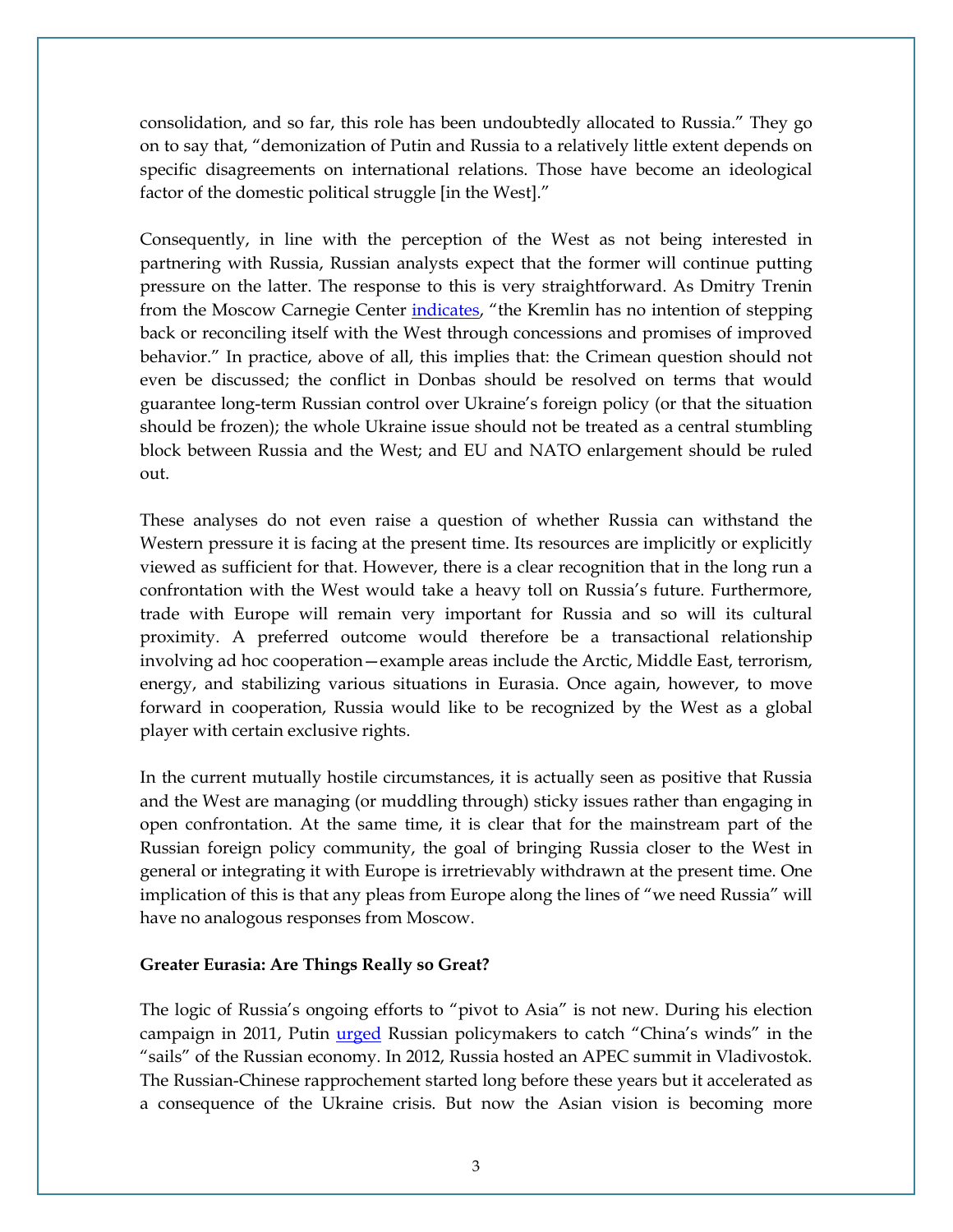ambitious, placing Russia at the center of Greater Eurasia and as a key actor in the space between Tokyo/Shanghai and Lisbon. This vision foresees a well-functioning relationship between Moscow and Beijing, with Russia not as a junior partner. It sees not only the successful harmonization between Russian and Chinese initiatives—such as on the Belt and Road Initiative (BRI) and Russia-led Eurasian Economic Union (EEU)—but Russia being a key player on the continent above and beyond just being a territory that connects Asia and Europe. In accordance with this approach, Moscow should be able to play a role in managing tensions between China and India, India and Pakistan, and Pakistan and Afghanistan. At the same time, it should achieve a breakthrough in relations with Japan and South Korea and solidify economic cooperation with ASEAN countries.

Russian experts have also discussed the realistic constraints on Russia's reorientation toward Asia. Trenin *writes*, "for myriad reasons, China was not interested in a close alliance with Russia, even one it would clearly dominate." First, enjoying the current state of relations and receiving much of what it wants from Moscow in terms of energy and military cooperation, Beijing, as Trenin observes, is not interested in Russia obtaining great power status. Second, there is a realization that China will not take Russia's side in its conflict with Washington. Lukyanov and Miller [admit](http://svop.ru/wp-content/uploads/2017/07/report_miller_lukyanov_rus_2.pdf) that China "will not take any risks in its relations with the United States, linked with Russian-American tensions, and will not support Russian actions on putting pressure on America." Third, when it comes to economics, Russian experts acknowledge that Beijing is rather cautious about further involvement with Russia. The "low-hanging fruit" of politically-driven rapprochement has been reaped, while Russia, facing global competition for Chinese investment, should [not expect](https://www.gazeta.ru/comments/2017/07/03_a_10759586.shtml;%20http:/carnegie.ru/2017/07/05/ru-pub-71431) any "easy money" coming from China. Finding promising projects to implement with the same harmonization between the BRI and EEU may be quite problematic under the circumstances. There is no way of denying that the state of the Russian economy hardly provides a solid underpinning for it playing a key role in the region-at-large, particularly in the context of Asia's ongoing economic and technological development.

### **Post-Soviet Space: No longer a Key Priority?**

Analysis of the post-Soviet space is an area where expert opinion openly differs from official positions. Russian officials are full of hopes and plans about a Russia-centered reintegration process, but analysts feel that there are lost prospects and that only some bilateral relationships remain important. Furthermore, a [joint report](http://russiancouncil.ru/papers/Russian-Foreign-Policy-2017-2024-Report-Ru.pdf) by the Russian International Affairs Council and Moscow-based Center for Strategic Research explicitly suggests abandoning the secluded post-Soviet paradigm and acquiring a new momentum by means of cooperation with non-regional partners. Potentially, the idea of "opening up" the post-Soviet space may become an important novelty in Russian foreign policy thinking. Although this would primarily mean simply coming to terms with reality (all post-Soviet countries have been trying for a long time to balance and